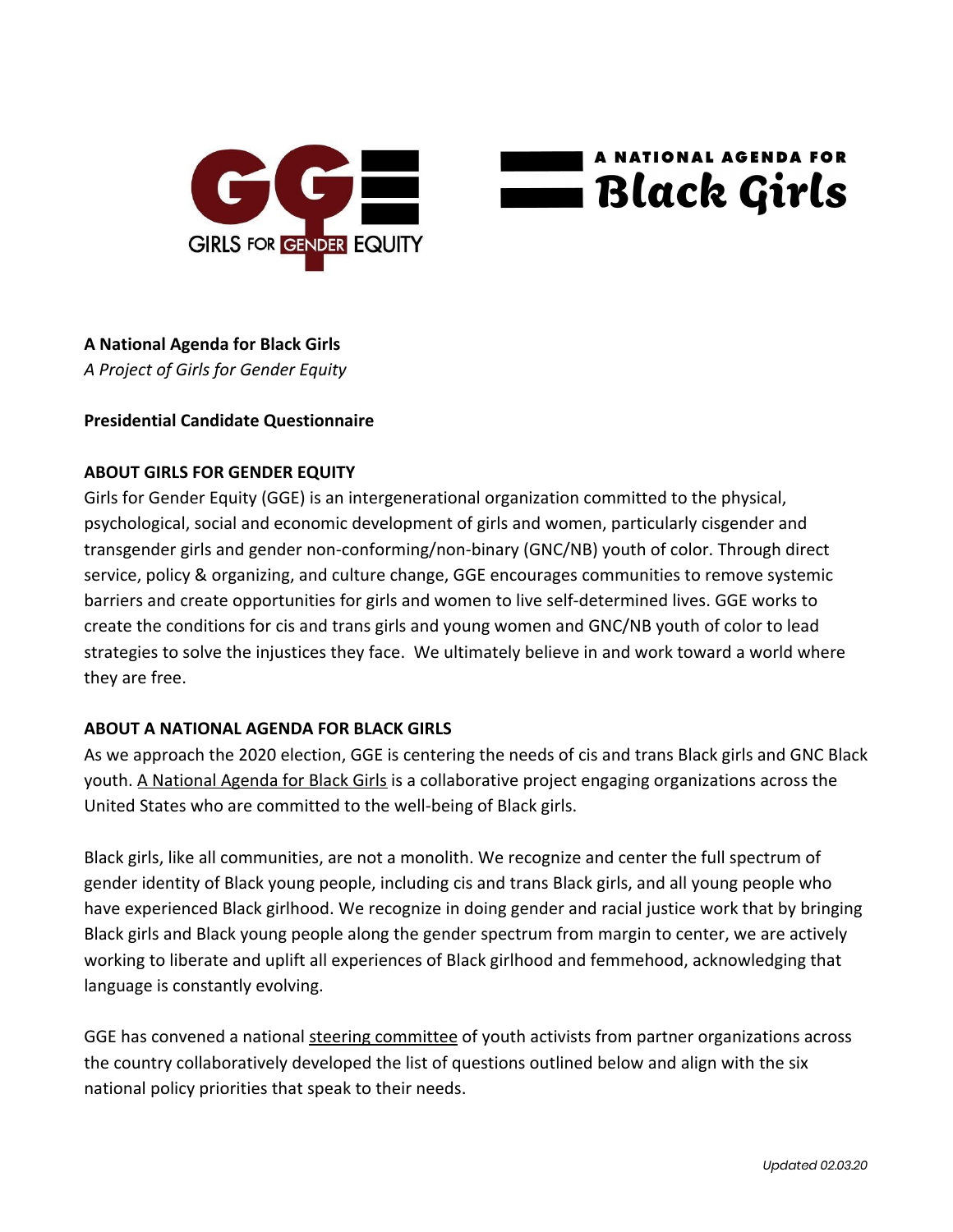The six national policy priorities are the following:

- ❖ Passing a national Black Girl Bill of Rights
- ❖ Expanding education justice and opportunity, specifically ending school pushout
- ❖ Expanding democracy for young people
- ❖ Healing, well-being and reproductive justice
- ❖ Ending sexual and gender-based violence and building cultures of consent
- ❖ Immigrant and racial justice

#### **CAMPAIGN CONTACT INFORMATION**

| Name:                                   | <b>Senator Bernie Sanders</b>           |
|-----------------------------------------|-----------------------------------------|
| Campaign Point of Contact:              | Analilia Mejia                          |
| <b>Campaign Point of Contact Email:</b> | XXXXXXXXX                               |
| Campaign Point of Contact Phone:        | XXX-XXX-XXXX                            |
| Campaign Address:                       |                                         |
| Campaign Website:                       | https://berniesanders.com/              |
| <b>Candidate Twitter:</b>               | @BernieSanders                          |
| Candidate Facebook:                     | https://www.facebook.com/berniesanders/ |
| Candidate Instagram:                    | @BernieSanders                          |

#### **INSTRUCTIONS**

Please complete answers to all questions (250-word limit per question) by the close of business on Friday, February 28, 2020. Your responses to the questions below are considered on the record and will be made available on our website. After your completion of the presidential questionnaire, we will offer the opportunity to engage each presidential candidate in a Twitter digital townhall where you will have the opportunity to speak to the policy platforms uplifted in this project.

**1. How will you and your campaign engage with and prioritize the needs of cisgender (cis) and transgender (trans) Black girls and gender nonconforming (GNC) Black youth?**

> Bernie believes that we must transform this country into a nation that affirms the value of Black girls and Black GNC/NB youth.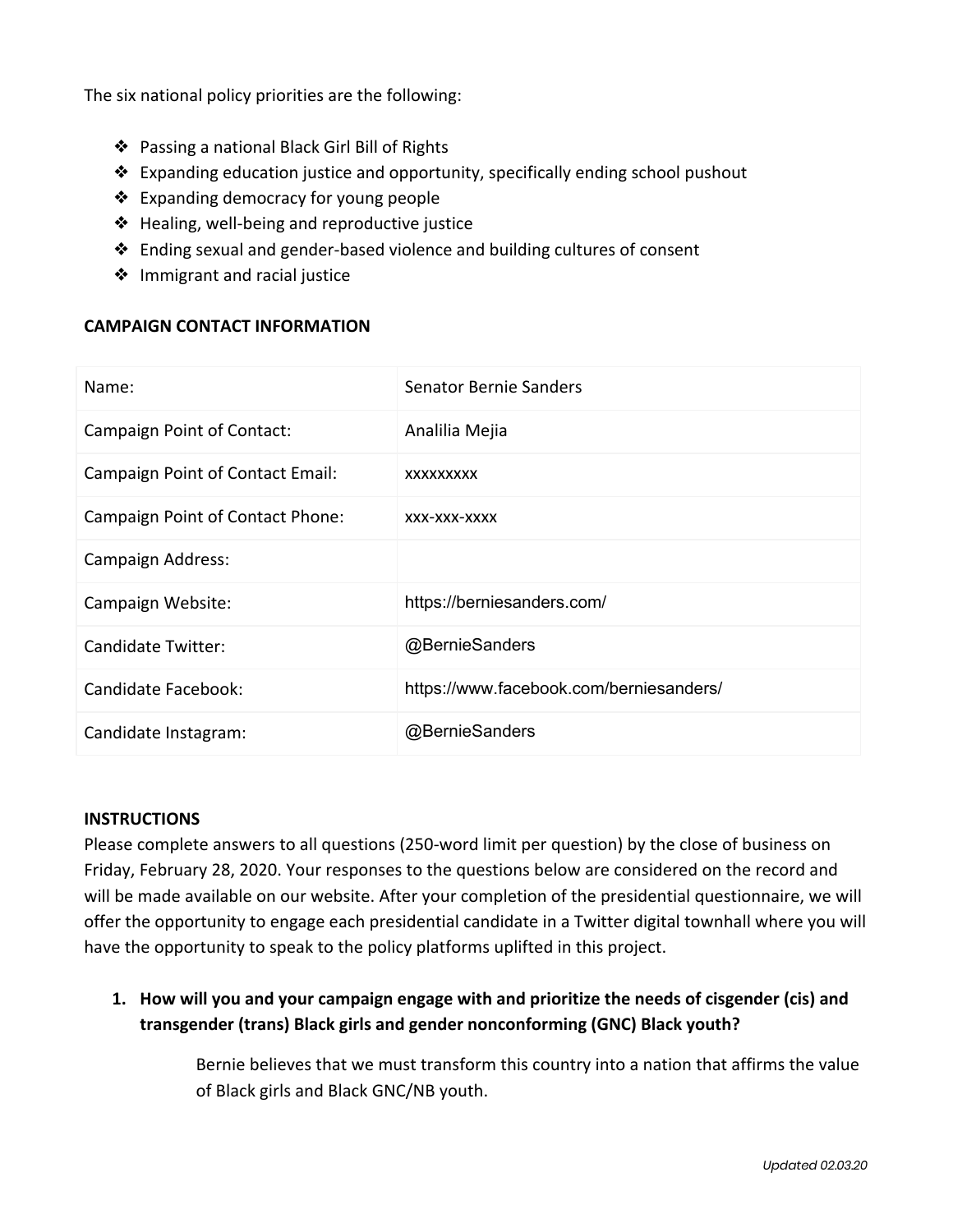Whether it's a broken immigration and criminal justice system, or massive health disparities, or environmental disparities, or educational disparities, our job is to—and we will—create a nation in which all people are treated equally. That's what we must do, and that is what we will do.

The only way we achieve our goals is through a political revolution and social awakening – where millions of people get involved in the political process and reclaim our democracy by having the courage to take on the powerful corporate interests whose greed is destroying the social and economic fabric of our country and call to question structural and systemic racism that denies people of color, but particularly black people and women the freedom to fully thrive.

The movement we're building focuses on engagement of women and girls, the LGBTQ+ community, communities of color, working and middle class, and young people to make sure they have a voice on issues that directly affect their lives.

Bernie's working to build a multi-racial, multi-generational, working class movement for racial, social and economic justice that will bring millions of people together and transform our country so it works for all of us. We're collaborating closely with racial justice activists and communities of color across the country to build that movement for justice. Bernie believes in policies that are of, by, and for the communities impacted by them. When we're in the White House, we'll work alongside Girls for Gender Equity to deliver long overdue justice for historically marginalized communities.

# **2. Do you support the [Black Girl Bill of Rights?](https://www.ggenyc.org/wp-content/uploads/2019/11/A-National-Agenda-For-Black-Girls.html#history-section) If so, how will your administration seek to ensure these rights for Black girls?**

A Sanders Administration will change the balance of power in this country so that people who have often been ignored or silenced have an elevated voice and representative role in American society. Bernie believes people have the right to receive a quality education in a safe and nurturing environment, the right to lead lives where they can by fully and totally themselves without fear of violence or discrimination, the right to control their own body, and the right to quality health care.

In order to transform this country into a nation that affirms the value of Black girls, we must address the five central types of violence waged against black, brown and indigenous Americans: physical, political, legal, economic and environmental.

Together, we'll put policies in place that end environmental racism, guarantee the the right to quality health care, the right to as much education as one needs to succeed in our society, the right to a good job that pays a living wage, the right to affordable housing, and more.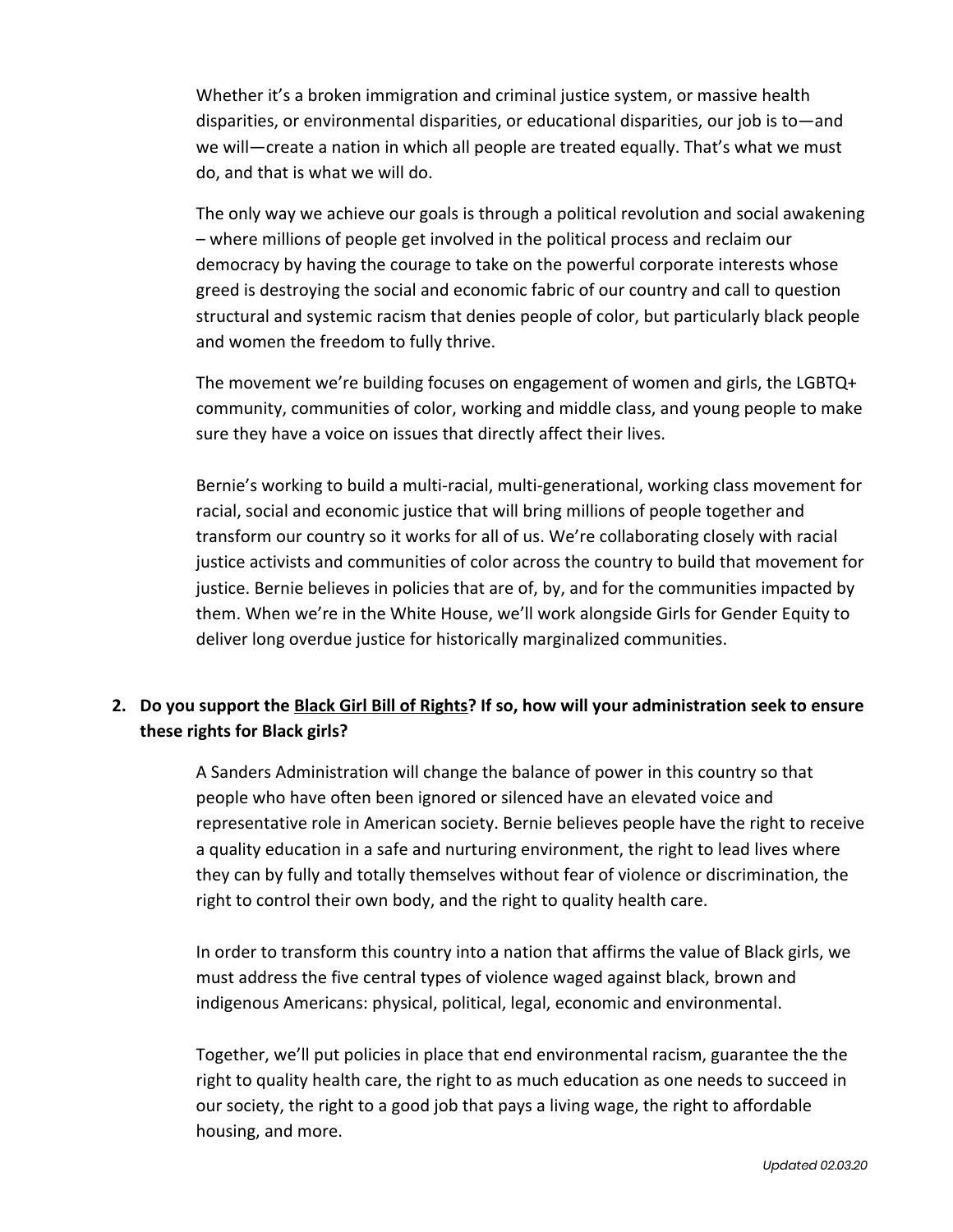In order to build the movement we need to bring about the change we deserve, Bernie imagines working closely with your organization to engage and motivate voters to fight for economic, social and racial justice - not just to win the presidency, but to help movements for justice all across the country. We'd collaborate closely to bring volunteers and activists together. Your organization believes in a transformative agenda, and we'd look forward to working together on advancing our shared ideals.

# **3. Black girls are more likely to attend schools that are poorly funded or funded at inequitable rates; how will your administration work to ensure Black girls have all of the resources they need to learn?**

In 2016, school districts serving mostly students of color received \$23 billion less funding than mostly white schools, even though they serve the same total number of students. In America, the quality of a child's education should not and cannot depend on their zip code or the color of their skin. Bernie's plan calls for a transformative investment in our children, our teachers and educational support staff, and our schools and a fundamental re-thinking of the unjust and inequitable funding of our public education system.

Bernie will establish a national per-pupil spending floor to ensure that urban, rural, affluent, and low-income school districts receive more equitable and fair funding. He'll Triple Title I funding to ensure at-risk schools get the funding they need. He'll provide \$50 billion over a decade for sustainable community schools to provide a holistic, full-service approach to learning and the wellbeing of our young people. And he will provide \$50 billion over ten years to substantially expand access to summer and after-school programs, teen centers and tutoring. He'll provide free, universal school meals year-round.

Bernie will provide \$5 billion annually for career and technical education to give our students the skills they need to thrive once they graduate. He'll build on the Strength in Diversity Act to increase, not cut, federal funding for community-driven strategies to desegregate schools.

And he'll ensure every teacher is paid at least \$60,000 a year and empower teachers to provide a teacher-supported curriculum that gives students the best possible education.

**4. Blacks girls experience disproportionate rates of school exclusion, school-based arrests, and surveillance. How will you enhance and protect the civil rights of Black girls in school?**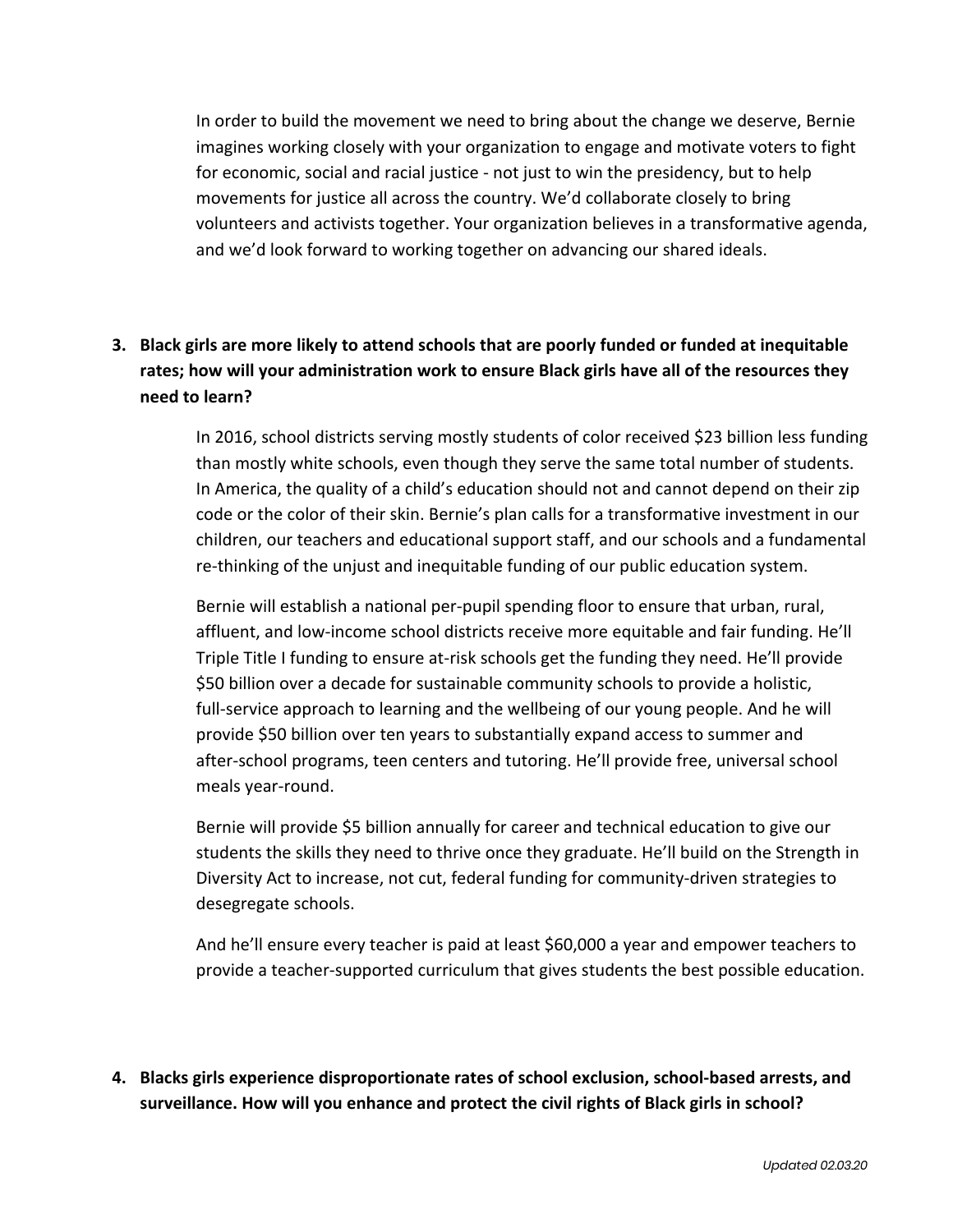Due to implicit racial bias, Black students, even in preschool, are nearly four times as likely to be suspended as Whites, putting them at greater risk of falling behind and getting caught up in the juvenile justice system. Black students and students with disabilities are more likely to be subjected to exclusionary discipline measures than their peers of the same age. When a child is pushed out of school they lose instructional time and are more likely to become involved with the juvenile and adult justice systems. Bernie will end the school-to-prison pipeline.

Bernie will address disciplinary practices in schools that disproportionately affect Black and Brown children. He'll fully fund the Department of Education's Office of Civil Rights and remove current protocols that allow for arbitrary dismissal of complaints. He'll decriminalize truancy for all youth and their parents. He'll eliminate federal incentives for schools to implement zero-tolerance policies. We'll eliminate criminal charges for school-based disciplinary behavior that would not otherwise be criminal and invest in school nurses, counselors, teachers, teaching assistants, and small class sizes to address disciplinary issues. This includes ensuring every school has the necessary school counselors and wrap-around services by providing \$50 billion over the next decade to expand the sustainable community school model. Bernie will make transformative investments in our children, our teachers and our schools and fundamentally rethink the unjust and inequitable funding of our public education system.

#### **5. Do you believe police officers belong in schools?**

We must end the school-to-prison pipeline. Instead of more police officers in schools, we're going to have mentors and counselors in schools. We need to invest in jobs and education for our kids, not more jails and incarceration. Under a Sanders administration, we will:

- Address disciplinary practices in schools that disproportionately affect Black and Brown children.
- Eliminate criminal charges for school-based disciplinary behavior that would not otherwise be criminal and invest in school nurses, counselors, teachers, teaching assistants, and small class sizes to address disciplinary issues.
- Ensure every school has the necessary school counselors and wrap-around services by providing \$5 billion annually to expand the sustainable community school model.
- Decriminalize truancy for all youth and their parents.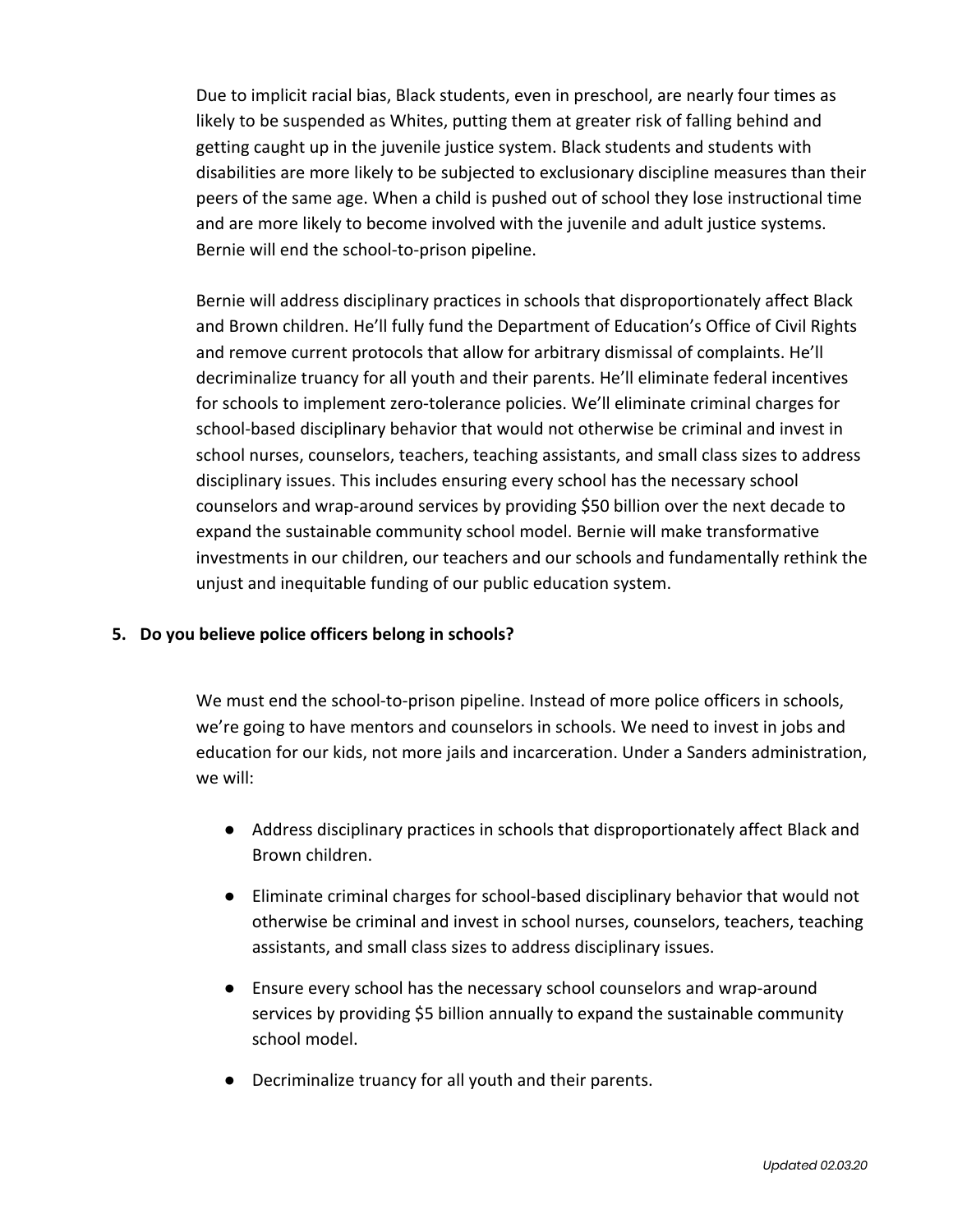- Eliminate federal incentives for schools to implement zero-tolerance policies.
- Invest in local youth diversion programs as alternatives to the court and prison system.
- Work with teachers, school administrators, and the disability rights movement to end restraint and seclusion discipline in schools.
- Establish a dedicated fund to create and expand teacher-training programs at HBCUs, minority-serving institutions (MSIs) and tribal colleges and universities to increase educator diversity.
- Fully fund the Department of Education's Office of Civil Rights and remove current protocols that allow for arbitrary dismissal of complaints.
- **6. In December 2019, Representative Ayanna Pressley introduced a bill titled, The End School PUSHOUT Act, directly addressing the racial and gender biased experiences Black girls and girls of color are having in school. This bill acknowledges that Black girls deserve schools and learning environments free from racism, sexism, xenophobia, homophobia, and all things that prohibit school from being a true protective factor for a young person. How will your administration work towards ending School Pushout, also known as School to Confinement Pathways?**

Black students, even in preschool, are nearly four times as likely to be suspended as white students, putting them at greater risk of falling behind, getting caught up in the juvenile justice system. Today, Black girls are over 6 times more likely to face expulsion when compared with white girls.

We must end the school-to-prison pipeline and combat racial discrimination in our schools. As president, Bernie will:

- Eliminate criminal charges for school-based disciplinary behavior that would not otherwise be criminal and invest in school nurses, counselors, teachers, teaching assistants, and small class sizes to address disciplinary issues.
- Ensure every school has the necessary school counselors and wrap-around services by providing \$5 billion annually to expand the sustainable community school model.
- Decriminalize truancy for all youth and their parents.
- Eliminate federal incentives for schools to implement zero-tolerance policies.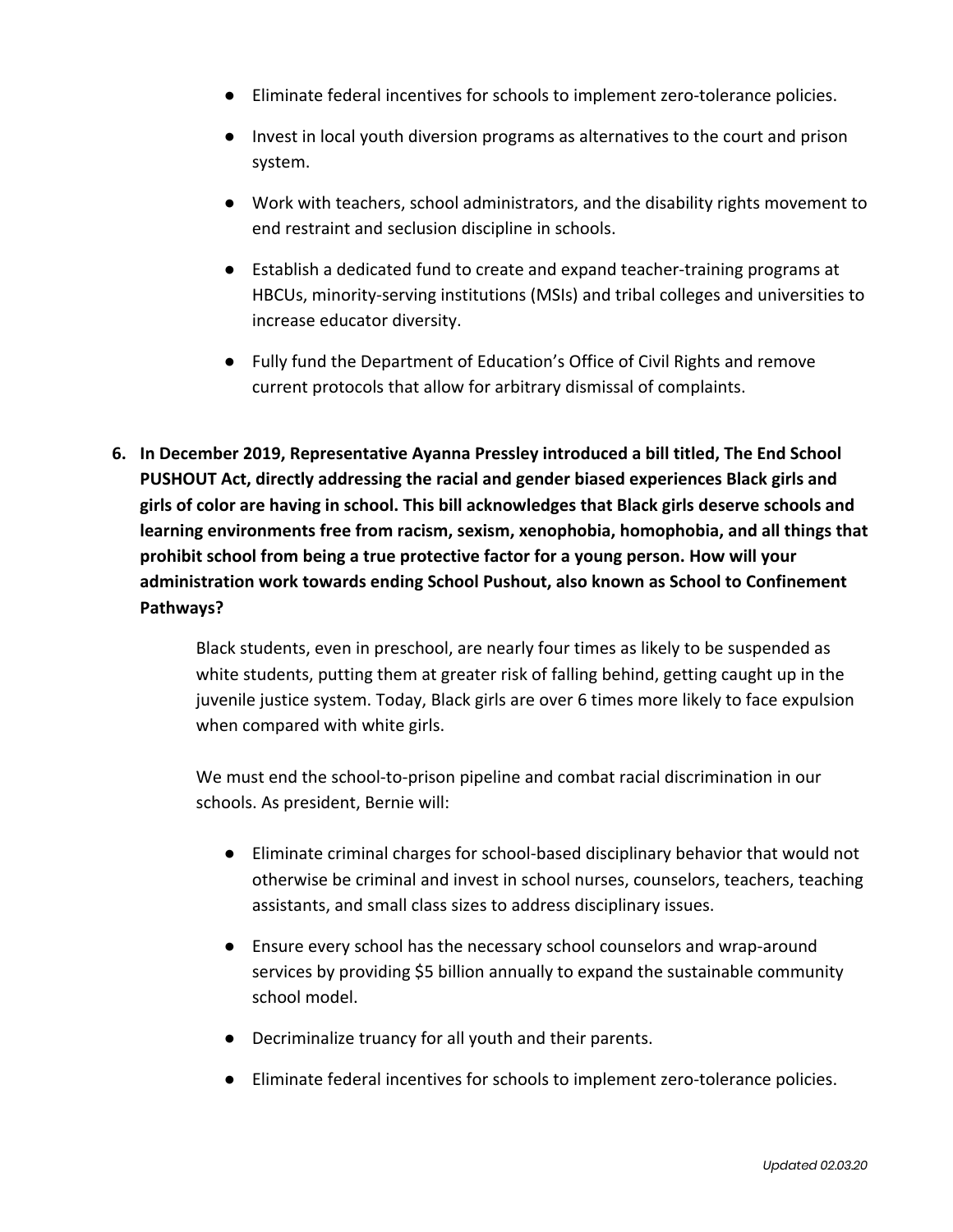- Invest in local youth diversion programs as alternatives to the court and prison system.
- Work with teachers, school administrators, and the disability rights movement to end restraint and seclusion discipline in schools.
- Triple Title I funding to ensure at-risk schools get the funding they need and end funding penalties for schools that attempt to desegregate.
- Establish a dedicated fund to create and expand teacher-training programs at HBCUs, minority-serving institutions (MSIs) and tribal colleges and universities to increase educator diversity.
- Fully fund the Department of Education's Office of Civil Rights and remove current protocols that allow for arbitrary dismissal of complaints.
- **7. The United States Department of Education plays a significant role in setting education policy and protecting the civil rights of students all over the country. How will you re-establish the protections afforded to students in school, and ensure that the Office of Civil Rights can enforce the existing protections for young people?**

65 years after Brown v. Board of Education, many U.S. schools remain unacceptably segregated. Some 300 school districts are currently under desegregation orders and the Supreme Court has curtailed the government's power to address them. Under Betsy DeVos, the Department of Education Office of Civil Rights has outrageously "scaled back" civil rights investigations and dismissed hundreds of them in short order.

When Bernie is in the White House, we will combat racial discrimination and school segregation, and we will re-establish and expand protections for our young people. As President, Bernie Sanders will:

- Build on the Strength in Diversity Act to increase, not cut, federal funding for community-driven strategies to desegregate schools.
- Triple Title I funding to ensure at-risk schools get the funding they need and end funding penalties for schools that attempt to desegregate.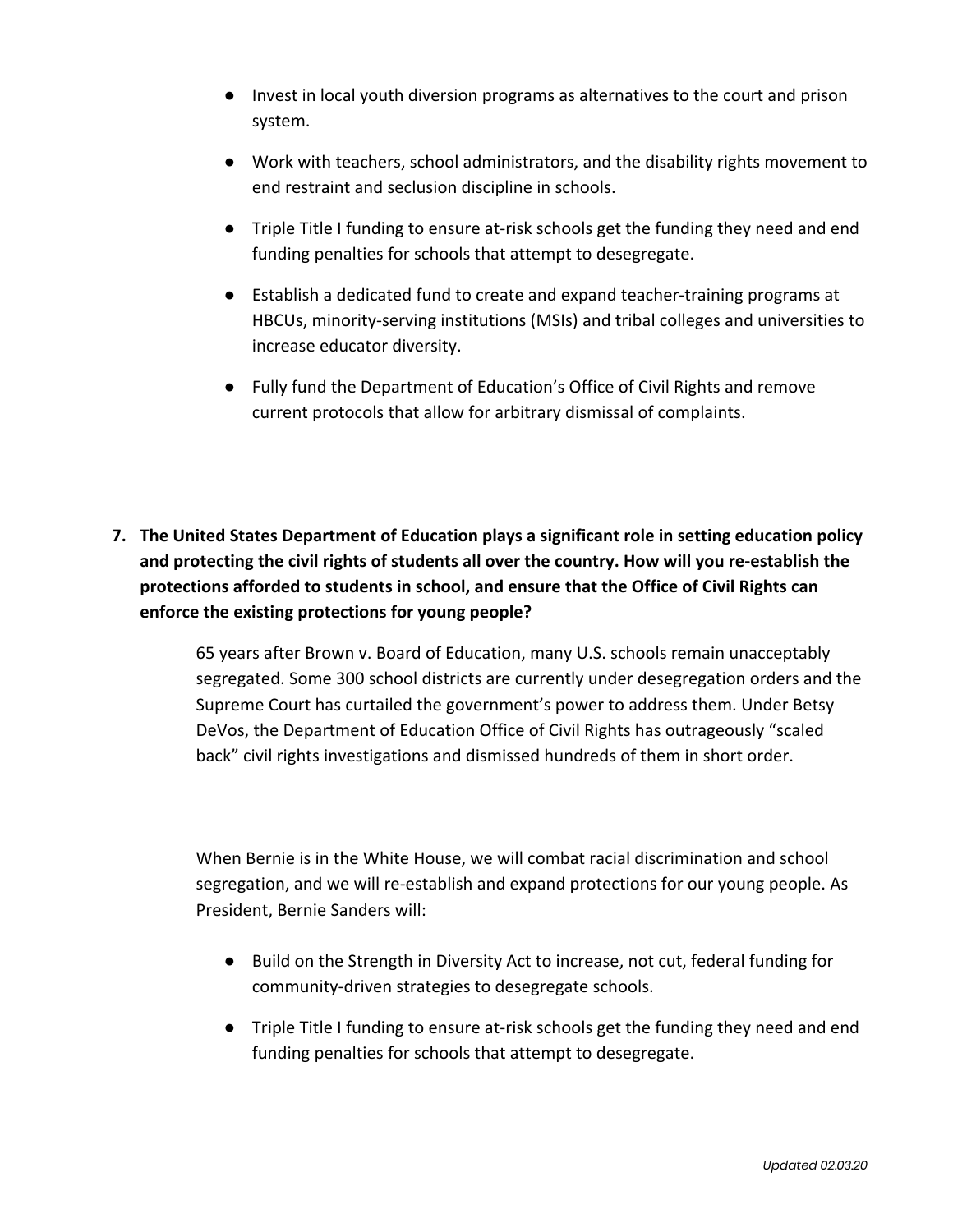- Execute and enforce desegregation orders and appoint federal judges who will enforce the 1964 Civil Rights Act in school systems.
- Address disciplinary practices in schools that disproportionately affect Black and Brown children.
- Establish a dedicated fund to create and expand teacher-training programs at HBCUs, minority-serving institutions (MSIs) and tribal colleges and universities to increase educator diversity.
- Fully fund the Department of Education's Office of Civil Rights and remove current protocols that allow for arbitrary dismissal of complaints.
- Fund school transportation to help integration, ending the absurd prohibitions in place.
- Increase funding for public magnet schools to \$1 billion annually to help integrate our schools.
- Increase access to English as a Second Language instruction.

# **8. How will your administration work to remove barriers to voting for people of color, women, and young people, particularly those who have not yet reached voting age?**

When Bernie is in the White House, we'll end voter suppression and protect the right to vote for all African Americans above the age of 18. Voter suppression continues to play a huge role in silencing the political voices of African Americans. Bernie will protect our Democracy by restoring and expanding the Voting Rights Act, re-enfranchising the right to vote to the 1 in 13 African-Americans who have had their vote taken away by a felony conviction—including those currently incarcerated, establishing secure automatic voter registration, end voter suppression and gerrymandering, abolish burdensome voter ID laws, expand early voting and absentee voting, and make Election Day a national holiday.

## **9. How will your administration work to undo the voting barriers that exist for Black people (voter roll purges, new ID laws, felony disenfranchisement, etc.)?**

In the last decade, more than 30 states have considered voter suppression laws whose clear intent is to disenfranchise people of color. How pathetic and how cowardly is that? Together we will end voter suppression in this country and move to automatic voter registration. We are going to make voting easier, not harder.

Bernie believes that every American, regardless of income, race, identity, or background must have the freedom to exercise their constitutional right to vote. To make sure every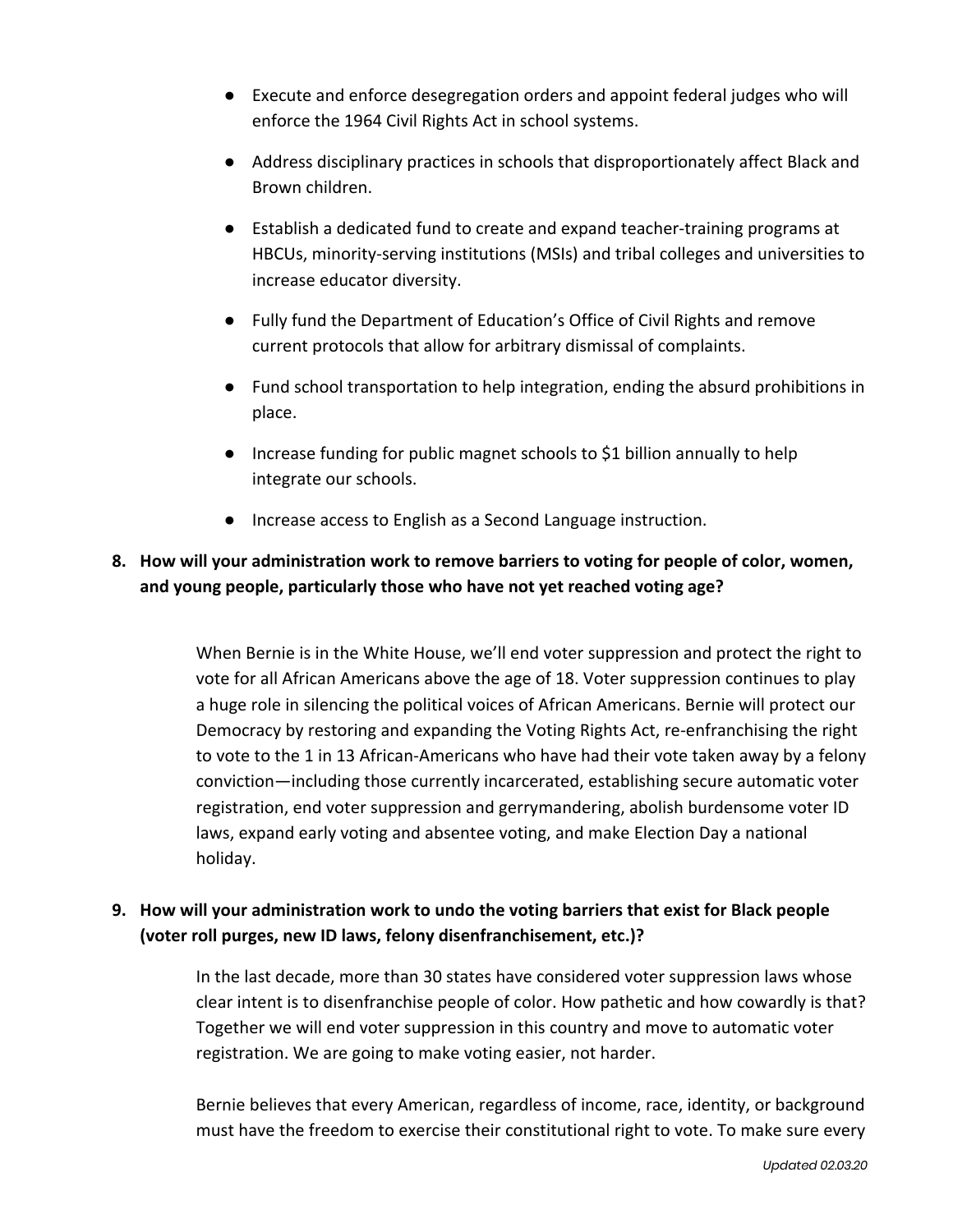vote counts, we will Bernie will restore and expand the Voting Rights Act. He will also:

- Secure automatic voter registration for every American over 18.
- End racist voter suppression and partisan gerrymandering.
- Re-enfranchise the millions of Americans who have had their right to vote taken away by a felony conviction, including those currently incarcerated, as voting is a fundamental American right.
- Ending prison gerrymandering, ensuring incarcerated people are counted in their communities, not where they are incarcerated.
- Abolish burdensome voter ID laws.
- Make Election Day a national holiday.
- Abolish the Electoral College.
- Expand early voting and also make absentee voting easier.
- Ensure voting is accessible to people with disabilities.

## **10. There are growing state-level attacks on reproductive rights, including potential challenges to** *Roe v. Wade***. What will you do to protect reproductive rights?**

Bernie has been fighting to protect a woman's right to choose his entire career. A President, Bernie will enact Medicare for All to guarantee health care as a human right to all. Under his Medicare for All program, the Hyde Amendment is fully repealed, and comprehensive reproductive health coverage is provided to all, free at the point of service, including contraceptives and the availability of a safe and legal abortion. When Bernie is President, he will fully fund Planned Parenthood, Title X, and other initiatives that protect women's health, access to contraception, and the availability of a safe and legal abortion.

# **11. Many Black girls attend schools in states that do not offer comprehensive sexual health education, which is an important tool for preventing sexual violence and developing the overall health and wellness of young people. What will your administration do to ensure federal funding for sexual health education?**

When sexual health is an intrinsic part of human life, we should not run away from it. We should explain biology and sexuality to our kids on a factual basis. It's important that we reject abstinence-only education and support what the American people want: sex education in our schools that provides young people with accurate, comprehensive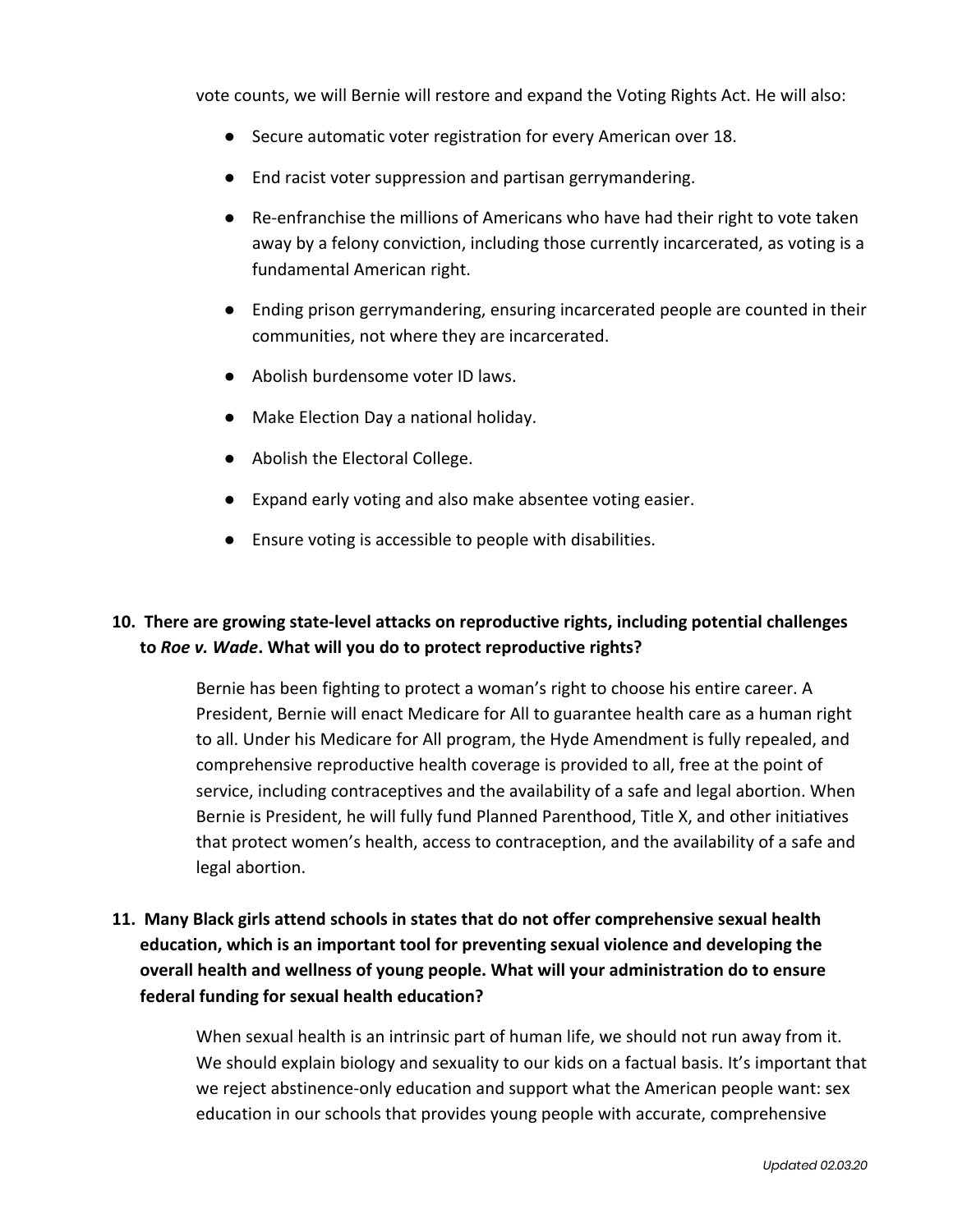information about sex that will make them safer. That's why, when Bernie is President, we will fully fund sex education and ban abstinence only sex education. We will also appoint a Secretary of Health and Human Services who will prioritize ensuring comprehensive, scientifically-based sexual health education in our schools.

# **12. Studies have shown that Black women, even when we control for education and income, face higher rates of postpartum mortality, in part due to racism in healthcare. What will your administration do to address this issue?**

A Bernie Sanders Administration will end the long-standing racial disparities that exist within America's health care system and workforce. Far too many Black Americans have died as a result of these injustices and there is no time to wait for racial justice and health care for all.

We'll address the fact that in the U.S., black women are three and a half times more likely to die from pregnancy than white women. The research from experts is clear: to solve our maternal mortality crisis, we need to address uninsurance. When Bernie is in the White House, he'll enact Medicare for All, which will guarantee health care, including quality maternal health care, as a human right to everyone in America, free at the point of service.

When we are in the White House, we'll address point-of-care discrimination due to provider bias and unequal resources for marginalized communities. We will address the need for more black doctors, more black dentists, more black nurses, and more black mental health providers who can provide the care that is so desperately needed in their communities.

We'll significantly expand the National Health Service Corps, Community Health Centers, and Teaching Health Centers to bring more doctors and nurses of color to underserved areas. We will increase the number of nurses, nurse practitioners, and physician assistants and allowing them to practice at the top of their license in order to increase the number of practitioners of color to provide culturally competent care in the communities they serve.

**13. Since the #MeToo Movement has become a part of the international conversation, many survivors have come forward to say that they've experienced gender-based violence at the hands of their employers, teachers, peers, police, clergy, and more. What will your administration do to prevent sexual violence in communities?**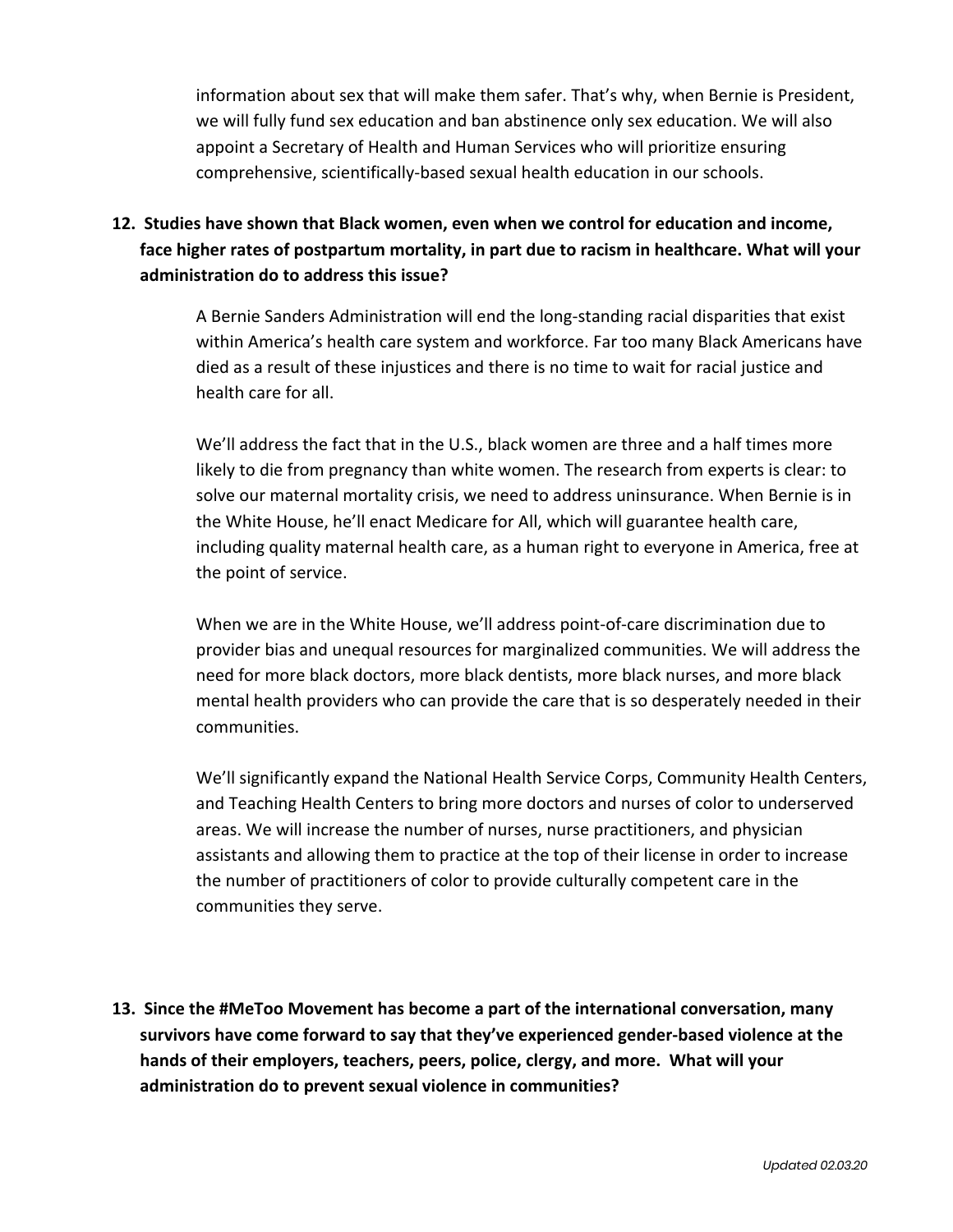Sexual violence is an epidemic. Bernie will do everything we can to end sexual violence and harassment once and for all and empower survivors. Together, we will:

- Protect women and students from harassment, discrimination, and violence in educational institutions by protecting and enforcing Title IX.
- Sign into law the BE HEARD ACT, to expand and strengthen our anti-harrassment and discrimination laws and ensure individuals have access to justice.
- Pass the Military Justice Improvement Act to ensure survivors of rape and sexual assault in the military have a fair and independent system outside the chain of command to report these types of crimes.
- Fund sex trafficking research and prevention programs that include early identification of vulnerable populations, like foster children and youth in transition, as well as Native American women.
- Immediately reauthorize and expand the Violence Against Women Act.
- Enact comprehensive criminal justice reform to ensure our police departments adopt policies that ensure safe and fairer interactions with transgender people, especially transgender women of color who are often targeted by police unfairly.
- Institute training programs and oversight to prohibit abuse of women and promote compliance with fair policies.
- Provide housing assistance and paid leave for victims of sexual assault, as well as ban for profit prisons where the rate of sexual assault is in some cases 2-3 times higher than that of publicly run facilites.
- Pass the Equality Act to ensure LGBTQ+ individuals are protected from harassment.
- Undo Trump's attack on the Equal Opportunity Commission.

## **14. What will your administration do to ensure that federal funding is allocated for survivors of sexual violence?**

When Bernie is president, he will provide survivors the support they need and deserve to get back on their feet, like trauma and recovery services to help stop cycles of violence and crime. Roughly half of all sexual assault victims lose their jobs or are forced to quit their jobs. In the United States, about two-thirds of those injured from intimate partner violence, predominantly women, do not receive medical care. Of all domestic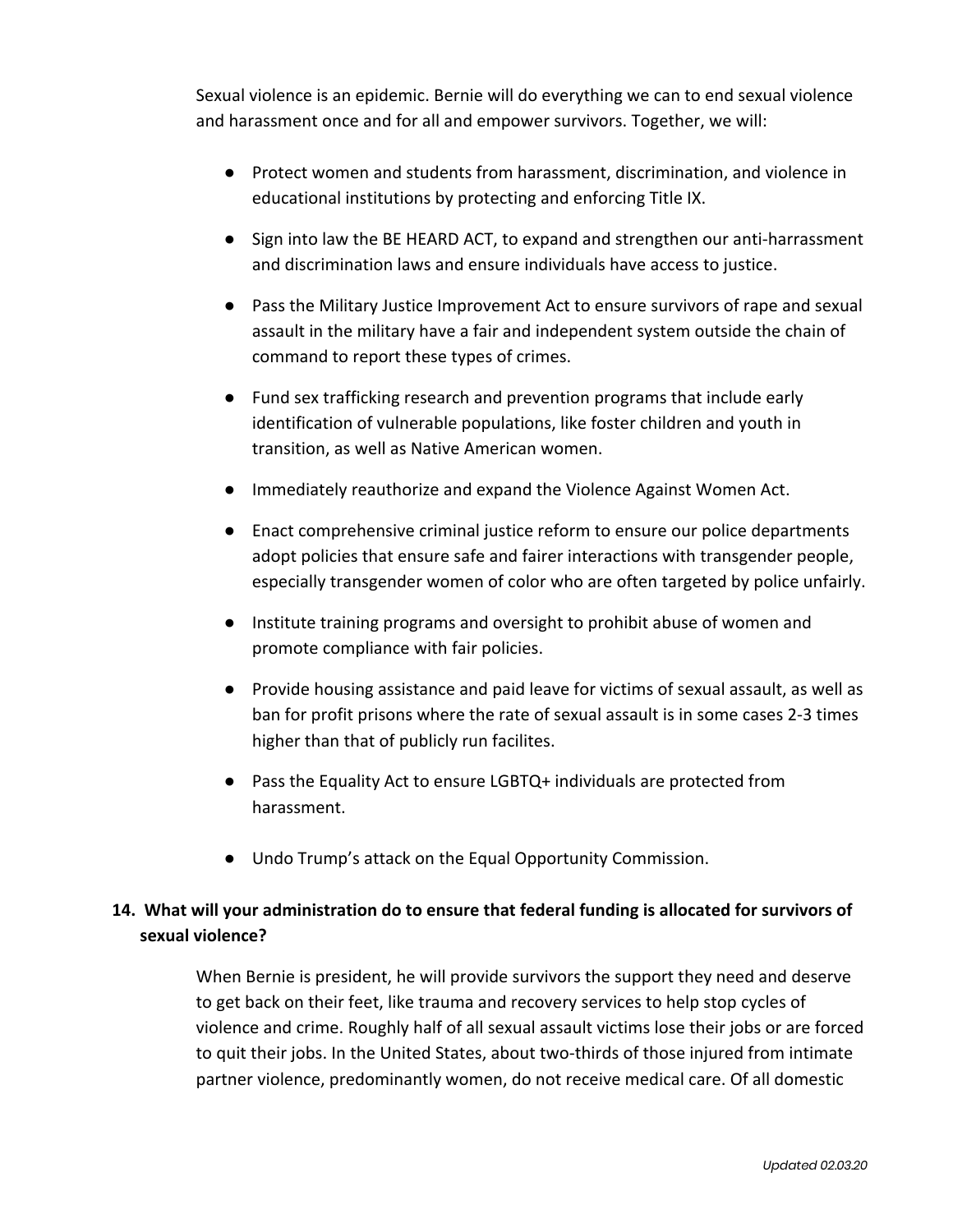violence victims who need housing, more than half do not receive this help, and about 40 percent of them become homeless at some point in their lives.

To provide justice and support to crime survivors, and to interrupt the cycle of violence so that there are fewer crime victims in the future, requires a realignment of policing priorities and deep investments to get survivors the support that they need. That includes immediately reauthorize and expand the Violence Against Women Act, providing housing assistance and paid leave for survivors of sexual assault, and enacting a federal jobs guarantee so no one feels trapped in their workplace to support themselves.

And we will guarantee survivors have access to trauma-informed mental health care through Medicare for All.

# **15. What will you do within your administration to ensure that your office is a space of safety and maintains a culture consent?**

As President, Bernie will work to ensure every person, especially women, feel safe and empowered in their place of employment. A Sanders White House will be a welcoming, safe, and comfortable place for every single person working in our office. Our presidential campaign has implemented the strongest workplace protections, including implementing a safe process to report sexual harassment and assault and mandating sexual harassment training as condition for employement.

Bernie will do everything he can to protect all workers from workplace harassment and discrimination. Bernie will sign into law the BE HEARD Act, to expand and strengthen our anti-harrassment and discrimination laws and ensure individuals have access to justice. This legislation will work to create harassment-free workplaces, and crack down on companies that fail to address harassment and discrimination in the workplace. He will pass the Equality Act to ensure LGBTQ+ individuals are protected from harassment.

Bernie knows that one of the most important things we can do to stop workplace harassment and discrimination is to make it easier for workers to join unions to protect workers from exploitation and violations of labor laws. Bernie is proud to be running the first presidential campaign to unionize.

When Bernie is President, he will pass his Workplace Democracy plan, the most comprehensive pro-union plan of any candidate. His plan lays out a strategy to double union membership within his first term in office.

### **16. We have all seen headlines of migrant people being held in detention camps along the southern U.S. border and being subjected to horrific conditions. What will your**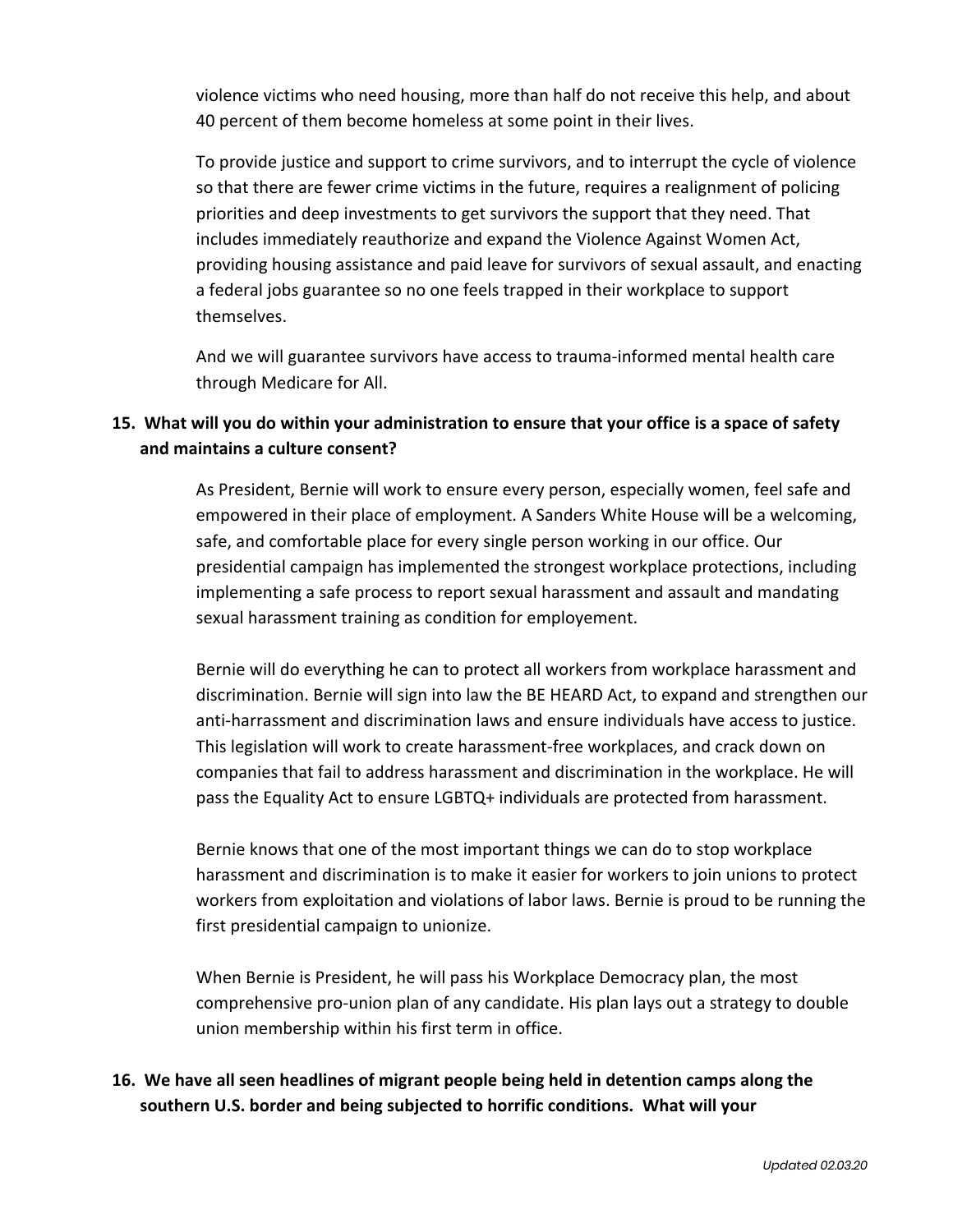## **administration do to end the criminalization of migrants and free the people being held in camps along the southern border?**

Bernie believes crossing the border should be a civil, not a criminal, offense. He believes that no human being is illegal, and we should not treat families who travel thousands of miles to escape violence and misery as criminals. The criminalization of border crossings does not serve public interest or safety, wastes valuable government resources and taxpayer dollars, and has been utilized by President Trump to rip families apart and cage children. When Bernie is president, he will decriminalize and demilitarize the border, and establish a humane review process for those arriving at the border.

He will also close private detention centers on day one and connect detainees to legal counsel medical services, and work opportunities. We will work with Congress to pass the Dignity for Detained Immigrants Act, introduced by Rep. Pramila Jayapal, which will virtually end detention entirely for asylum seekers, caregivers, families, LGBTQ+ individuals, people with disabilities, and other vulnerable persons, requiring release on recognizance or alternatives to detention.

Bernie will stop treating immigration as a national security threat by restructuring the dysfunctional Department of Homeland Security to break up ICE and CBP, returning their functions to the Department of Justice and the Department of Treasury, where they belong. He will decouple local law enforcement from draconian immigration enforcement. We will ensure all personnel at the border are trained for a humanitarian mission, and ensure all facilities used to temporarily house migrants meet strict standards with access to medical treatment, legal counsel, educational opportunities, and hygienic conditions.

# **17. Black immigrants are disproportionately deported in this country. What will your administration do to stop deportations and keep families together?**

There are some [575,000 Black undocumented immigrants](https://crooked.com/articles/21-savage-black-immigrant-trap/) in this country. We must fundamentally reform our broken immigration system and enact a humane policy at the border and in the interior, rooted in civil and human rights.

By criminalizing immigration, we have worsened the effects of mass incarceration and racial disparities in our broken criminal justice system. Black immigrants make up 5 percent of the undocumented population but account for 20 percent of those facing removal on criminal grounds. Tying local law enforcement to immigration enforcement perpetuates racial biases in policing, where black and brown people are stopped, harassed, and arrested at higher rates than white people. We must decouple local law enforcement and immigration, leaving the proper authorities to carry out their respective missions. As President, Bernie will:

● Repeal the racist 1996 immigration laws.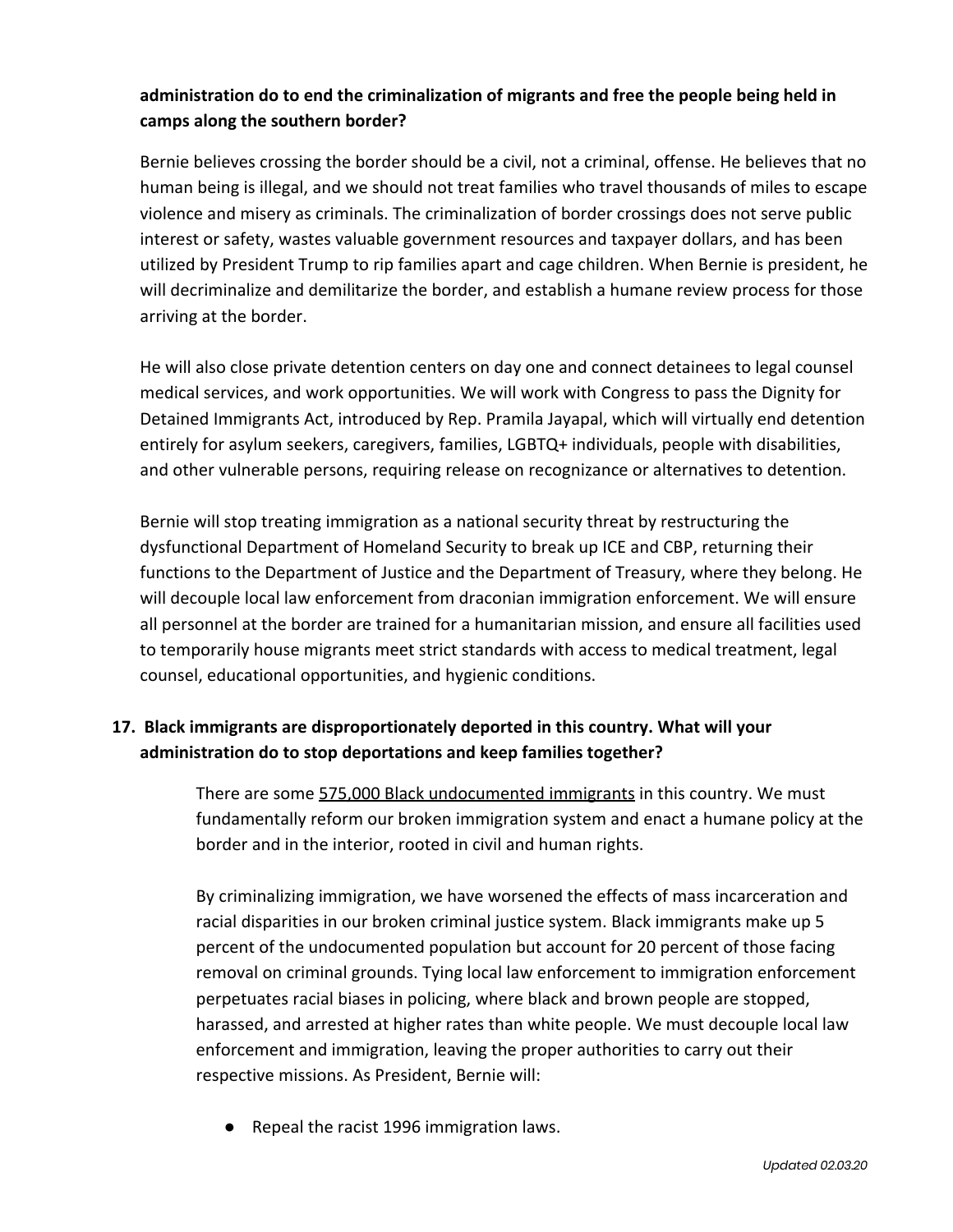- Repeal three- and ten-year bars.
- End permanent deportation.
- End expedited removal.
- End mandatory detention.
- Restore case-by-case discretion for immigration judges.
- Restore the definition of "aggravated felony" to its initial intent, violent crimes and serious drug trafficking.
- End the "Constitution-free zone" within 100 miles of the border.
- End the Priority Enforcement Program (PEP), the 287(g) program, Secure Communities, the Criminal Alien Program and other programs that turn local law enforcement into immigration officers.
- Reinstate and expand DACA and defer action for those who have lived in the United States for more than five years.
- Reverse President Trump's attempts to end Temporary Protected Status agreements and extend TPS designations until a permanent solution is reached.

#### **18. What will your administration do to change our unjust immigration system?**

Trump has terrorized immigrant communities in America. This community desperately needs relief and support, and Bernie will not wait to take action. On day one of his administration, Bernie will undo all of Trump's executive actions to demonize and harm immigrants, and will immediately:

- Place a moratorium on deportations until a thorough audit of current and past practices and policies is complete and end terrorizing ICE raids.
- Reinstate and expand the DACA program to extend protections to undocumented youth and their parents.
- Defer action for undocumented immigrants who have been in the United States for more than 5 years.
- Convene a summit of Latin American leaders and develop actionable steps to stabilize the region.
- Expand and authorize support for immigrants at the border to ensure access to social workers, community groups, and legal aid.
- Close private detention centers and connect detained immigrants to sponsors and supports.
- Allow all asylum seekers to make their claims in the United States, to qualified asylum officials.